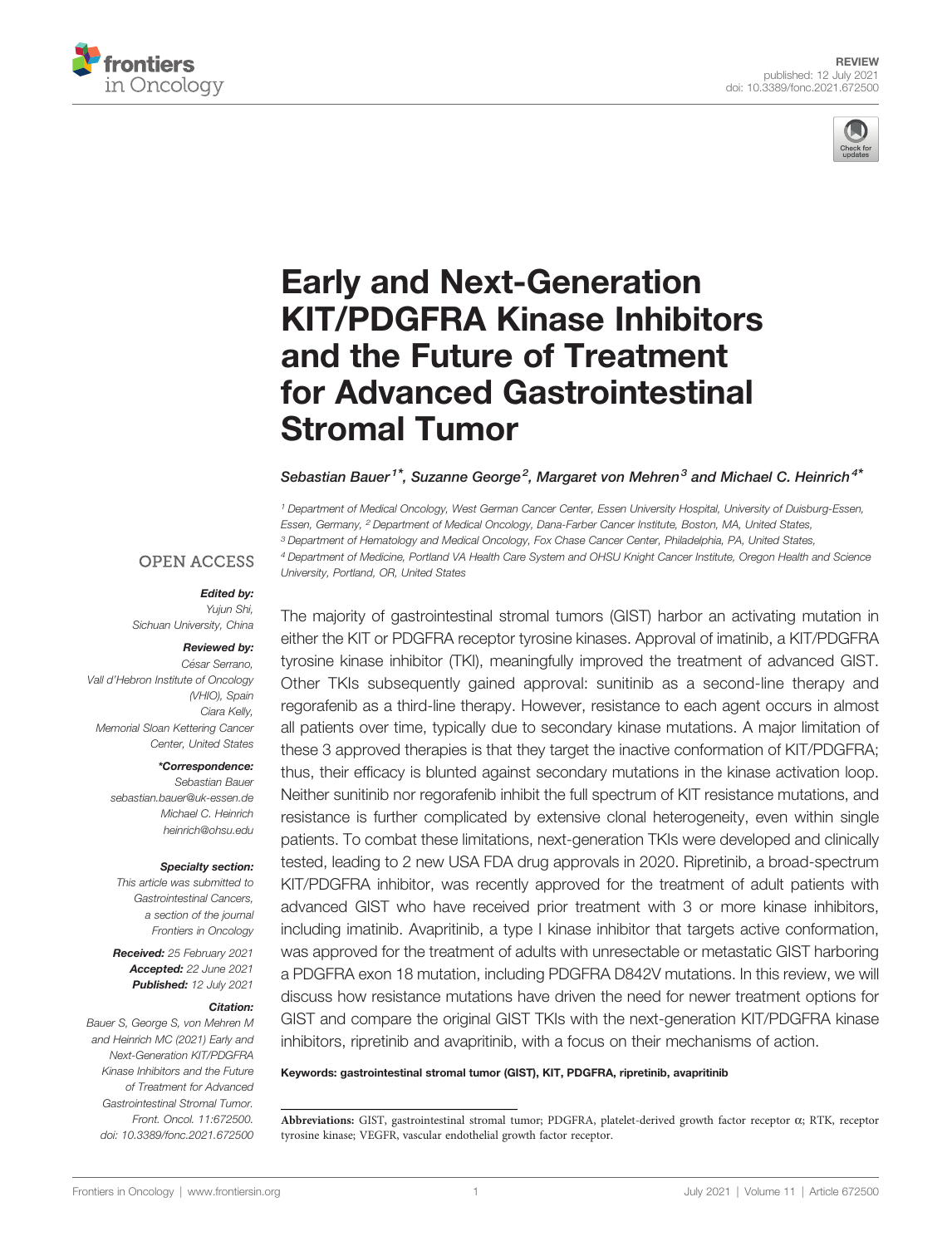# INTRODUCTION

Gastrointestinal stromal tumors (GISTs) arise from the interstitial cells of Cajal ([1](#page-8-0), [2](#page-8-0)); they occur primarily within the stomach  $(\sim 56\%)$  and small intestine  $(\sim 32\%)$  but can arise anywhere in the gastrointestinal (GI) tract ([3](#page-8-0)). Although rare, GISTs are the most common sarcoma of the GI tract [\(3\)](#page-8-0), with reported incidences between 10 and 15 cases per million annually ([3](#page-8-0)). GISTs are best categorized by molecular subtype, which have differing clinical characteristics and treatment response ([4](#page-8-0)). The majority of GISTs harbor activating mutations in 1 of 2 receptor tyrosine kinases (RTKs): KIT (approximately 69%–83%) ([4](#page-8-0)),or platelet-derived growth factor receptor  $\alpha$  (PDGFRA; approximately [5](#page-8-0)%–10%) (5, [6](#page-8-0)). The 10%– 15% of GISTs without KIT/PDGFRA mutations are a heterogeneous group, historically referred to as "wild-type", ([4](#page-8-0), [7](#page-8-0)) before disease-defining genomic events were identified. "Wild-type" or preferably non-KIT/PDGFRA-mutant GISTs may have a succinate dehydrogenase complex deficiency [\(8\)](#page-8-0), or harbor other mutations, such as activating mutations of BRAF or loss-of-function of NF1, that lead to activation of the PI3K/ mTOR and/or the RAS/RAF/MAPK pathways [\(7,](#page-8-0) [9](#page-8-0), [10](#page-8-0)).

The identification of RTK mutations in GIST led to the use of the tyrosine kinase inhibitors (TKI) for the treatment of advanced GIST ([11](#page-8-0)). While the use of TKIs significantly improves progression-free survival (PFS) and overall survival (OS) in patients with advanced GIST ([10\)](#page-8-0), the inevitable development of TKI resistance remains an ongoing challenge ([12\)](#page-8-0). Recently, next-generation TKIs with novel mechanisms of action (MOA) have been developed to specifically address these challenges ([13,](#page-8-0) [14](#page-8-0)). In this review, we will discuss how specific classes of mutations have driven the need for newer treatments for GIST and compare historical and next-generation KIT/ PDGFRA kinase inhibitors with a focus on their MOA.

# GIST IS COMMONLY A KIT- OR PDGFRA-ONCOGENE DRIVEN DISEASE

Most GISTs are driven by oncogenic KIT- or PDGFRA-activating mutations [\(10](#page-8-0)). Both KIT and PDGFRA are members of the class III tyrosine kinase family ([15\)](#page-8-0). Gain of function mutations in either the KIT or PDGFRA receptor leads to constitutive, ligandindependent activation, which alters cell proliferation, differentiation, apoptosis, and survival by regulating downstream signaling pathways [\(4](#page-8-0)).

## KIT Mutations

Expression of KIT is important for cellular survival and proliferation, particularly in hematopoietic cells, melanocytes, mast cells, and interstitial cells of Cajal [\(11](#page-8-0), [16](#page-8-0)). The KIT protooncogene maps to 4q12-13 and encodes a 145-kDA transmembrane RTK, KIT (aka CD117) ([11,](#page-8-0) [17\)](#page-8-0). KIT is activated through binding of its cognate ligand, stem cell factor, to its extracellular domain, inducing receptor homodimerization and activation of the intracellular kinase domain ([18\)](#page-8-0). Kinase activation initializes downstream signaling pathways, such as the JAK–STAT3, PI3K–Akt–mTOR, and RAS–MAPK pathways, which are important in regulating cellular functions such as cell proliferation, differentiation, and apoptosis ([4\)](#page-8-0). Gain of function mutations in KIT are a key oncogenic driver in approximately 80% of GISTs ([4\)](#page-8-0), and result in ligand-independent kinase activation ([4\)](#page-8-0). Primary mutations in KIT affect exons encoding the functional domains of the RTK (exons 8, 9, 11, 13, 17) [\(11\)](#page-8-0). The majority of mutations occur in exon 11 (70%–80%), which encodes the juxtamembrane domain, leading to disruption in autoinhibitory function and resulting in increased auto-activation of the kinase ([17,](#page-8-0) [19](#page-8-0)). Approximately 10% of mutations occur in exon 9, which encodes a portion of the extracellular domain, and mostly consist of a typical duplication mutation of codons 502 and 503 [\(20](#page-8-0)). Primary mutations are also found in exon 13 (which encodes the ATP-binding region) and exon 17 (which encodes the activation loop), with an occurrence of about 1% each and less frequently in exon 8, encoding part of the extracellular domain ([4](#page-8-0), [17](#page-8-0), [19](#page-8-0)).

## PDGFRA Mutations

PDGFRA is the second most commonly mutated oncogene in GIST. PDGFRA and KIT are highly homologous, activating similar downstream signal transduction pathways ([21](#page-8-0)). Primary PDGFRA mutations occur mainly in exons 18 and 12 and more rarely in exon 14 ([6](#page-8-0)). Exon 18 encodes the activation loop and is the most frequent site for *PDGFRA* mutation  $(-6%)$ [\(5,](#page-8-0) [6](#page-8-0), [22](#page-8-0)). A single mutation, D842V, is the most common exon 18 mutation and detected in 62.6% of PDGFRA-mutated tumors [\(5,](#page-8-0) [6\)](#page-8-0). Mutations affecting exon 12 (encoding the juxtamembrane domain) and exon 14 (encoding the ATP-binding domain) are rare, identified in approximately 1%–2% and <0.1% of GISTs, respectively [\(5,](#page-8-0) [6](#page-8-0), [22](#page-8-0)).

# EARLY TARGETED TREATMENTS TO INACTIVATE MUTATED KIT/PDGFRA

KIT/PDGFRA are logical therapeutic targets as the key oncogenic drivers expressed in the majority (85%–90%) of GIST, especially given the minimal activity of conventional treatments such as chemotherapy or radiation for the treatment of advanced GIST. The first early targeted therapies for advanced GIST include the type II kinase inhibitors (which bind the inactive confirmation) [\(23](#page-8-0)) imatinib, sunitinib, and regorafenib, which are approved for first-, second-, and thirdline treatment, respectively [\(24](#page-8-0)–[26](#page-8-0)).

## Imatinib

Imatinib (formerly STI571) is an oral, small-molecule TKI that was originally developed for the treatment of Philadelphiachromosome-positive chronic myeloid leukemia [\(27](#page-8-0), [28](#page-8-0)). Imatinib is a competitive inhibitor of the ATP-binding site of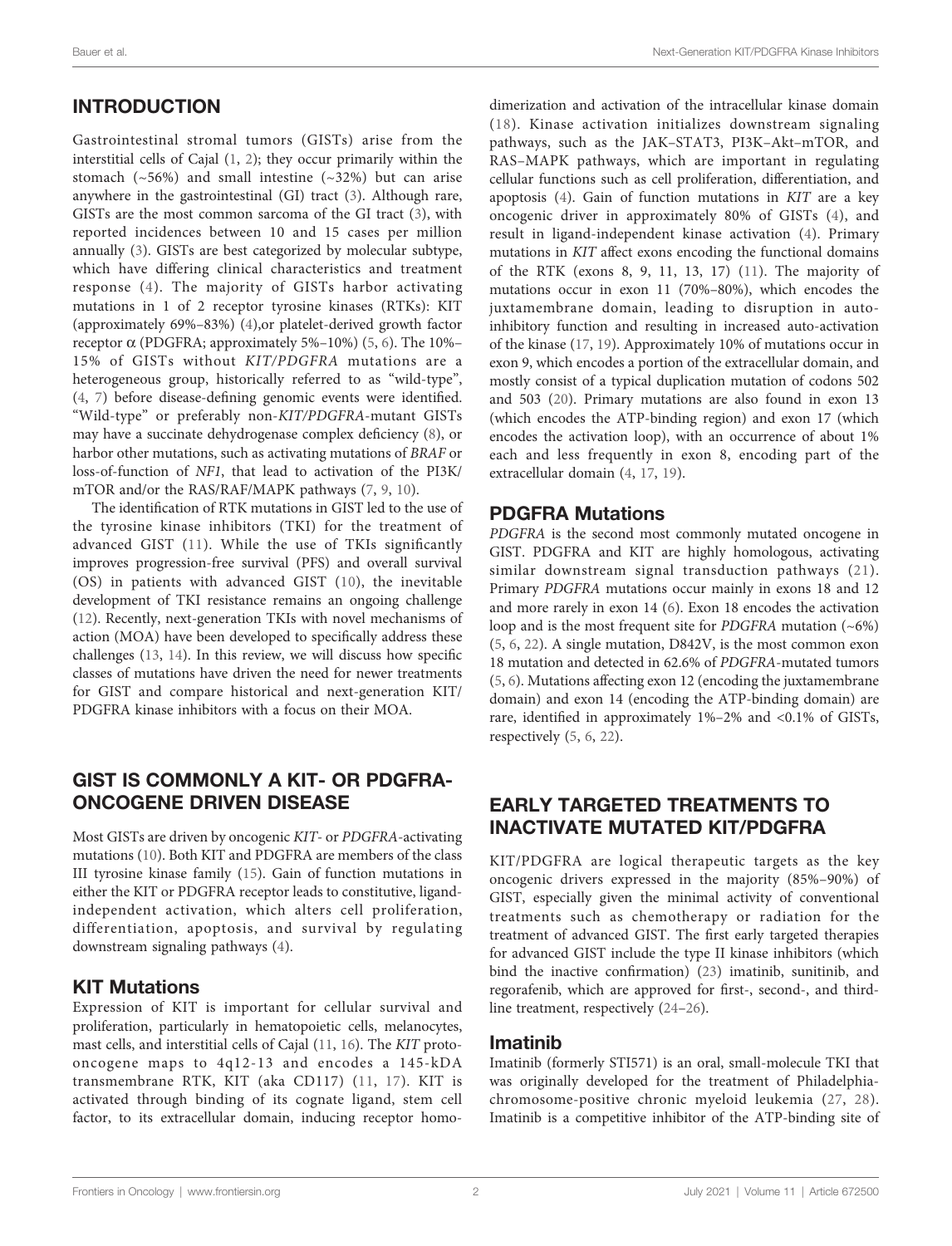certain RTKs including KIT, PDGFRA, ABL kinase, and the chimeric BCR-ABL fusion oncoprotein of chronic myeloid leukemia ([29](#page-8-0)). When KIT is in the inactive conformation, imatinib can occupy the ATP-binding site and prevent substrate phosphorylation and inhibit downstream signal transduction ([29\)](#page-8-0).

Multiple clinical trials demonstrated the efficacy of imatinib in treating advanced GIST, leading to its approval for first-line treatment in 2001 [\(27\)](#page-8-0). The first report of imatinib efficacy was a case report of imatinib (400 mg daily) resulting in a complete metabolic response in a patient with metastatic GIST who had failed to respond to conventional sarcoma therapies [\(30\)](#page-8-0). After establishing safety and initial efficacy of imatinib in phase 1 testing in advanced GIST [\(31\)](#page-8-0), an open-label randomized phase 2 trial randomized patients to receive either imatinib 400 or 600 mg once daily. Overall, 53.7% of patients had a partial response and 27.9% had stable disease ([32](#page-8-0)). Imatinib was generally well tolerated, though most patients experienced mild to moderate adverse events (AEs) [\(32](#page-8-0)). Common AEs included edema (74.1%), nausea (52.4%), diarrhea (44.9%), myalgia or musculoskeletal pain (39.5%), fatigue (34.7%), dermatitis or rash (30.6%), headache (25.9%), and abdominal pain (25.9%) ([32](#page-8-0)). Two large phase 3 trials compared treatment with imatinib 400 mg once daily to 400 mg twice daily in patients with unresectable or metastatic GIST. In the imatinib 400 mg daily group of the first trial, 5% had a complete response, 45% had a partial response, and 32% had stable disease. In the higher dose group (400 mg twice daily), 6% had a complete response, 48% had a partial response, and 32% had stable disease [\(33\)](#page-8-0). A second large phase 3 trial, S0033, showed similar antitumor results in advanced GIST, with a median PFS (mPFS) of 18 months and 20 months and an OS of 55 months and 51 months on imatinib 400 mg once daily and twice daily, respectively [\(34\)](#page-8-0). These results were dramatically improved compared to cytotoxic chemotherapy for advanced/metastatic GIST, which had minimal responses rates (0% −5%) and very short PFS, indicating the futility of standard sarcoma regimens for the treatment of GIST ([32\)](#page-8-0).

Despite the high response rates with front-line imatinib, disease progression still occurs in the majority of patients [\(35\)](#page-8-0). Disease progression as the initial response to imatinib (i.e., during the first 6 months of treatment) is considered primary resistance, while disease progression that occurs after an initial response or stable disease is considered secondary resistance [\(11](#page-8-0)). Imatinib primary resistance was first reported by Demetri et al., who noted that 5% of patients had primary resistance to imatinib within 2 months [\(32\)](#page-8-0). Overall, approximately 10% of GISTs have primary resistance to imatinib [\(35](#page-8-0)), which is correlated with the KIT/PDGFRA mutational status. A few other primary mutations are associated with resistance, such as PDGFRA exon 18 RD841-842KI or the primary KIT exon 17 N822K mutation [\(5,](#page-8-0) [36](#page-8-0)). Tumors that harbor PDGFRA D842V mutations confer unequivocal resistance regardless of imatinib dose [\(35](#page-8-0)). Relative primary resistance has also been observed in patients with exon 9 mutations [\(37\)](#page-9-0); however, a higher dose of imatinib (400 mg twice daily) improves the response rate and PFS of this GIST genotype [\(38\)](#page-9-0).

In most cases, KIT-mutant GISTs develop secondary resistance to imatinib as a result of the emergence of subclones harboring secondary KIT mutations [\(39\)](#page-9-0). Secondary mutations most commonly occur in KIT exons 13 and 14 (encoding the ATP/drug-binding site) or exons 17 and 18 (encoding the activation loop) ([11\)](#page-8-0). Secondary mutations within the ATP-binding domain and activation loop cause resistance by different mechanisms [\(36\)](#page-8-0). Mutations in the ATP-binding domain are thought to directly inhibit imatinib binding, whereas activation loop mutations are thought to stabilize the kinase in the active formation to which imatinib cannot bind ([35](#page-8-0)). In 31 patients treated with imatinib and undergoing surgical resection, 15 tumors showed secondary resistance ([40\)](#page-9-0). Secondary mutations were identified in tumors from 7 (46%) of these patients; the majority had KIT exon 17 mutations, but KIT exons 13 and 14 mutations were also identified ([40\)](#page-9-0). In a separate study, 79 samples from 43 patients with advanced GIST were examined pre- and postimatinib treatment. Of 33 patients with secondary resistance, 22 (67%) had 1 or more secondary mutations that included KIT exon 17 (15 patients), KIT exon 13 (7 patients), and exon 14 (1 patient) ([41\)](#page-9-0). Many of these samples were from tumor biopsy specimens and likely underestimate the true frequency of secondary mutations in patients with clinical imatinib resistance. In addition, substantial intra- and inter tumor mutational heterogeneity has been noted using sensitive sequencing technologies [\(12\)](#page-8-0).

## Sunitinib

Sunitinib (formerly SU11248), a small-molecule, multitarget TKI, was approved in 2006 as second-line treatment for advanced GIST after imatinib failure. Originally developed as a treatment for acute myeloid leukemia and advanced renal cell carcinoma, sunitinib is a potent competitive inhibitor of the ATP-binding sites of vascular endothelial growth factor receptor (VEGFR)-1, VEGFR-2, FMS-like tyrosine kinase-3, KIT, and PDGFRs [\(42](#page-9-0)–[45\)](#page-9-0).

In preclinical in vivo models, sunitinib exhibited dosedependent antitumor activity ([42,](#page-9-0) [44](#page-9-0)). In patients with advanced GIST who had progressed on imatinib, the safety and efficacy of sunitinib therapy was tested in an open-label, dosing-ranging phase 1/2 trial that enrolled 97 patients [\(46\)](#page-9-0). The maximum tolerated dose was determined to be 50 mg daily, administered on a 4 weeks on/2 weeks off schedule, after 2 of 4 patients at 75 mg daily experienced dose-limiting toxicities [\(46\)](#page-9-0). A clear clinical benefit was shown with sunitinib use at follow-up, with 7 (7%) of patients having a partial response and 45 (46%) stable disease [\(46](#page-9-0)). Overall, the mPFS was 7.8 months and the median OS was 19 months ([46\)](#page-9-0). Sunitinib had an acceptable safety profile with mostly mild to moderate treatment-emergent AEs (TEAEs). In a pivotal double-blind, placebo-controlled randomized phase 3 trial, the safety and efficacy of sunitinib as a second-line treatment in GIST was confirmed ([47\)](#page-9-0). Overall, the mPFS for patients on sunitinib was 5.6 months compared with 1.4 months for patients on placebo [hazard ratio (HR) 0.33; 95% confidence interval (CI) 0.24−240.47, p <0.0001] ([47\)](#page-9-0). A total of 14 (7%) patients had a partial response, and 120 (58%) had stable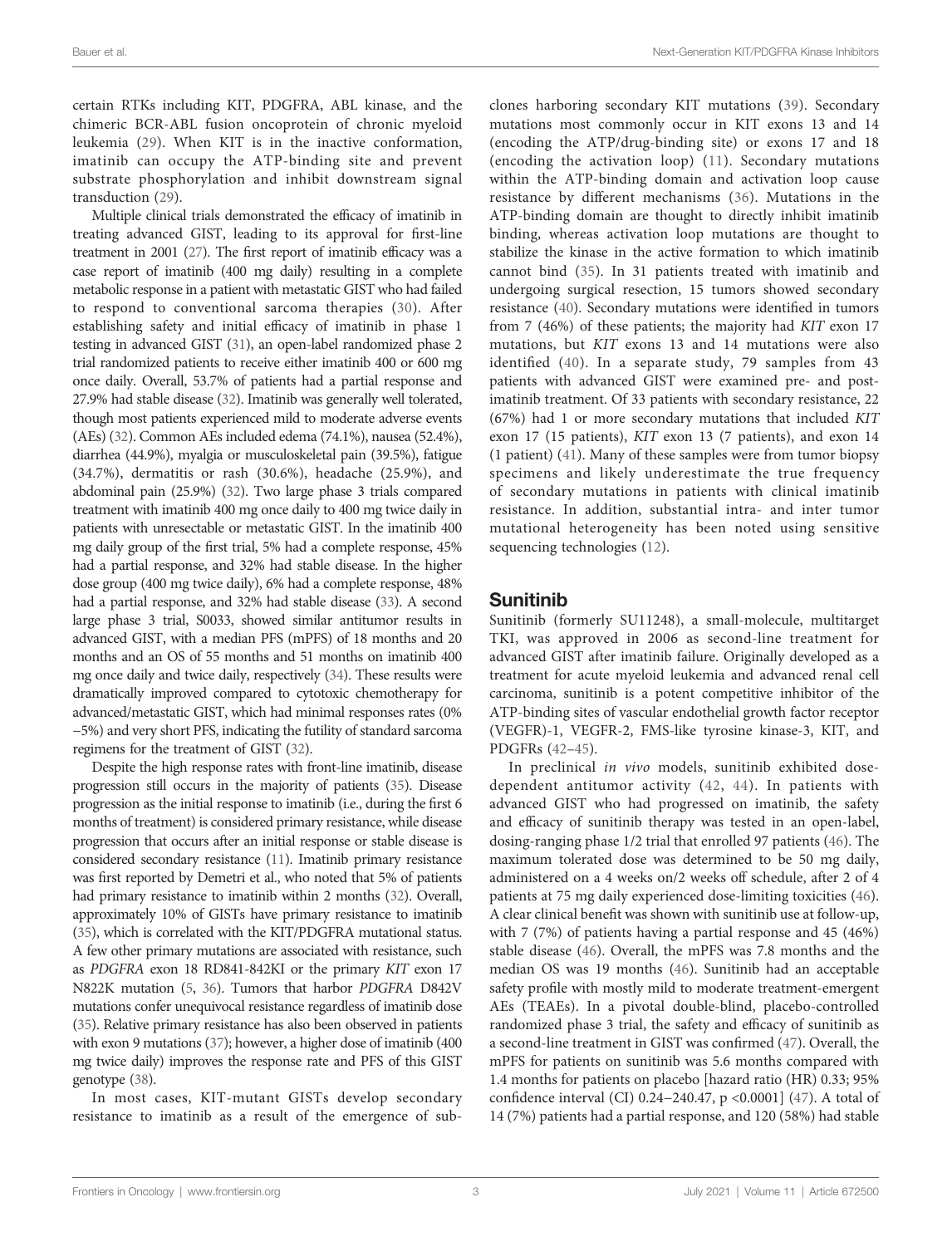disease with sunitinib therapy. In the placebo arm, none had a partial response and 50 (48%) had stable disease [\(47](#page-9-0)). Sunitinib showed an acceptable safety profile with most AEs being mild to moderate according to Common Terminology Criteria for Adverse Events. However, low-grade toxicities such as stomatitis and enteral mucositis impact quality of life to a greater degree than the grading would imply as present on a daily basis. In addition, serious treatment-related AEs were reported in 20% of sunitinib-treated patients ([47\)](#page-9-0) including hand-foot syndrome, hypertension, and diarrhea as well as hematological AEs ([47\)](#page-9-0).

Like imatinib, the efficacy of sunitinib correlates with both primary and secondary mutational status. In a retrospective study of 1124 patients with GIST who progressed on imatinib, those who received sunitinib and had tumors that carried exon 9 KIT mutations had significantly longer mPFS (12.3 months) than those with exon 11 mutations (7 months) [\(48](#page-9-0)). In the above referenced phase 1/2 trial of sunitinib, primary KIT mutations were identified in 83% of tumors [\(49](#page-9-0)). Clinical benefit and mPFS were better in patients with GIST exon 9 KIT mutations compared with exon 11 mutations (clinical benefit: 58% vs 34%; PFS: 19.4 vs 5.1 months, p = 0.0005) ([49](#page-9-0)). Most secondary mutations occurred in KIT exons 13, 14, and 17 ([49\)](#page-9-0). Preclinical studies strongly suggest that sunitinib is highly potent against secondary mutations in exons 13 and 14, while mostly inactive against secondary mutations in exon 17 and 18 ([50\)](#page-9-0). Clinical evidence supports these findings in retrospective analyses. Patients with a detectable KIT exon 13/14 mutation had significantly longer mPFS compared with patients with a detectable exon 17/18 mutation [\(49](#page-9-0)).

## Regorafenib

Regorafenib (formerly BAY 73-4506) is an oral, multitarget TKI that was originally developed for renal cancer with a focus on VEGFR inhibitory function [\(51](#page-9-0)). It is a competitive inhibitor of the ATP-binding site for KIT and several other targets, including VEGFR-2, TIE2, PDGFRb, FGFR, RET, cRAF/RAF1, and BRAF ([52\)](#page-9-0). Regorafenib is approved for third-line treatment of advanced GIST after progression on imatinib and sunitinib ([25\)](#page-8-0).

In preclinical studies, regorafenib showed potent antitumor activity in multiple in vivo cancer models [\(52\)](#page-9-0). In a phase 2 clinical trial as a third-line or higher in patients with advanced GIST ( $N = 34$ ), of 33 eligible patients, regorafenib provided a mPFS of 10 months. Overall, 4 (12%) patients had a partial response and 22 (66.7%) had stable disease [\(53](#page-9-0)). Regorafenib has a safety profile similar to other TKIs with a comparable target spectrum; the most commonly observed AEs were mostly Grade 1 or 2 and consisted of hand-foot syndrome (85%), fatigue (79%), hypertension (67%), and diarrhea (61%) ([53](#page-9-0)). A placebo-controlled, randomized, phase 3 trial (GRID), confirmed the efficacy of regorafenib as third-line or later treatment in patients with advanced GIST. Regorafenib treatment resulted in a mPFS of 4.8 months compared to 0.9 months on placebo (HR 0.27, 95% CI 0.19–0.39; p <0.0001) ([54\)](#page-9-0). In patients on regorafenib, a partial response was observed in 6 (4.5%) and 95 (71.4%) had stable disease vs 1 (1.5%) with a partial response and 22 (33.3%) with stable disease in the

placebo arm ([54](#page-9-0)). Drug-related AEs of any grade were reported in 98.5% of patients on regorafenib and in 68.2% of patients in the placebo arm ([54\)](#page-9-0). Grade 3 or higher AEs were reported in 61.4% of regorafenib-treated patients. Some of these AEs included hypertension (23.5%), hand-foot syndrome (19.7%), and diarrhea (5.3%) ([54\)](#page-9-0). Grade 3 events in the placebo arm were less frequent (13.6%): hand-foot syndrome (0), hypertension (3.0%), diarrhea (0) [\(54](#page-9-0)).

As with imatinib and sunitinib, tumor mutational status also affects regorafenib efficacy. In a phase 2 trial of patients with KIT exon 17 secondary mutations, treatment with third-line regorafenib provided significant clinical benefit, with a mPFS of 22.1 months [\(55\)](#page-9-0). Using tumor samples obtained from the phase 2 trial and additional cell culture and GIST xenograft studies, the impact of different mutations on tumor response to drug was assessed [\(56\)](#page-9-0). The results showed regorafenib has a complementary activity profile to sunitinib against secondary KIT mutations ([56](#page-9-0)). While regorafenib is effective against many mutations, it has poor efficacy against the KIT exon 13 V654A mutation, a common secondary imatinib-resistant mutation. Regorafenib is effective for several exon 17 amino acid substitutions involving residue 816, but is resistant to D816V ([56](#page-9-0)).

While these 3 early TKIs have improved the treatment of advanced GIST, treatment resistance remains a challenge as these drugs are not effective against all relevant GISTassociated mutations ([Figure 1](#page-4-0)). Two issues are evident. First, all 3 TKIs are type II multikinase inhibitors, which bind to the ATP-pocket of KIT/PDGFRA only in the inactive formation. Secondary mutations in the activation loop induce a shift towards the active confirmation, reducing the ability of these drugs to bind to the kinase ([13\)](#page-8-0). Second, complex intra- and intertumor heterogeneity contribute to drug resistance, making global tumor control difficult. Early GIST TKIs inhibit certain mutations in KIT and PDGFRA, but they do not inhibit all mutations, and in particular, have limited activity against activation loop mutations. Two recently approved nextgeneration TKIs, avapritinib and ripretinib, were specifically developed to address these issues.

# NEXT-GENERATION NOVEL TKIs RIPRETINIB AND AVAPRITINIB HAVE UNIQUE MOAs

## Ripretinib (DCC-2618)

Ripretinib received FDA approval on May 15, 2020, for the treatment of adult patients with advanced GIST who have received prior treatment with 3 or more kinase inhibitors, including imatinib ([57\)](#page-9-0). Ripretinib is a novel type II switch control kinase inhibitor with a dual MOA, regulating both the kinase switch-pocket and activation loop ([Figure 2](#page-4-0)) ([14](#page-8-0)). Ripretinib functions by binding to the switch pocket, preventing access by the activation loop and thus blocking the kinase from adopting an active state. This results in the inhibition of downstream signal transduction ([14\)](#page-8-0). Ripretinib was designed as a broad-spectrum KIT and PDGFRA kinase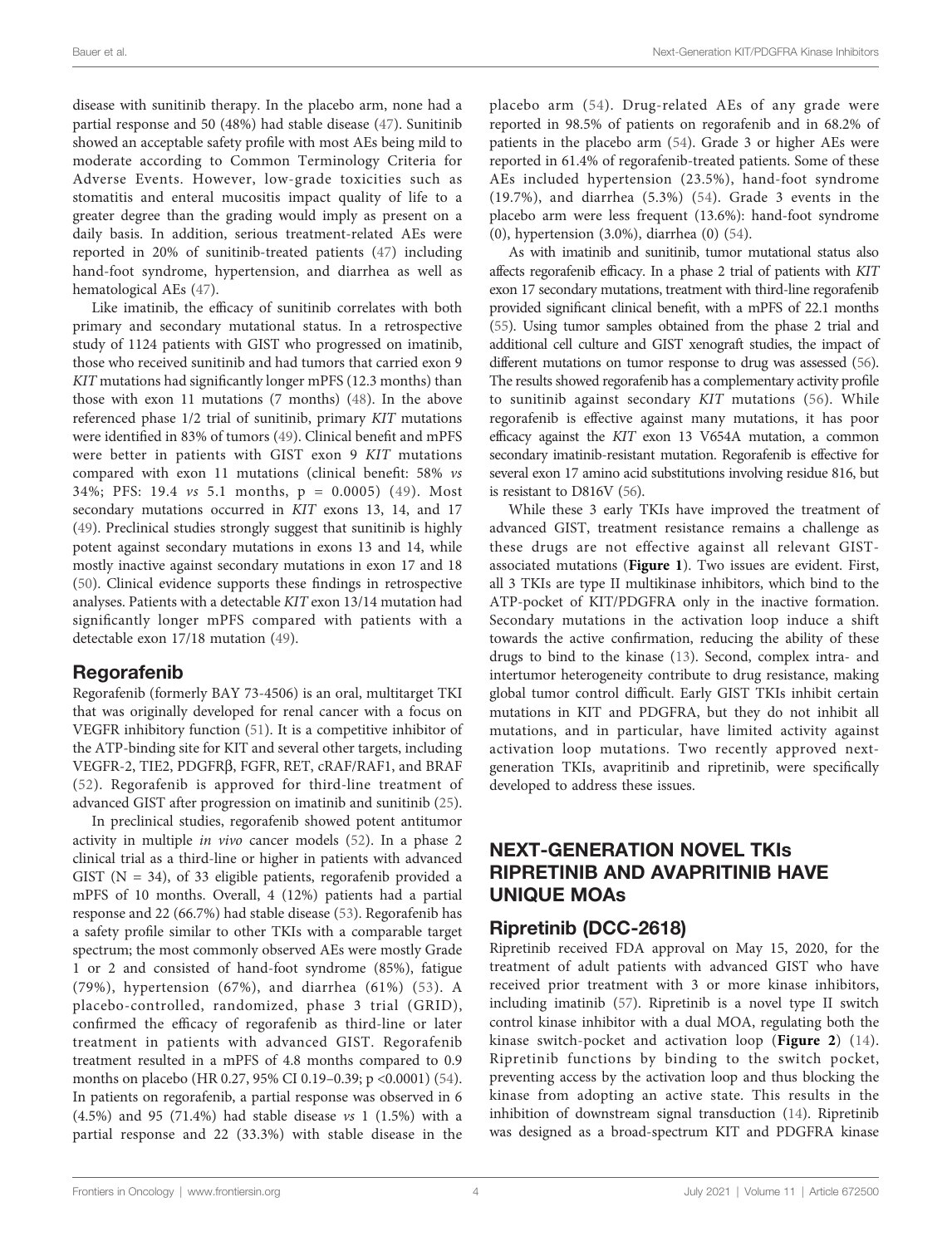<span id="page-4-0"></span>

FIGURE 1 | Drug sensitivities for primary and secondary mutations in GIST. Colors denote drug sensitivity: green indicates sensitive, orange indicates sensitivity depends on experimental conditions, red indicates resistant, and red/green hatching indicates that the sensitivity is dependent on the amino acid change. aApproved TKIs are sensitive to non D842V, but only avapritinib and, to some degree, ripretinib are potent against the PDGFRA exon 18 D842V mutation. AV, avapritinib; GIST, gastrointestinal stromal tumors; IM, imatinib; PDGFRA, platelet-derived growth factorreceptor a; RE, regorafenib; RI, ripretinib; SU, sunitinib; TK1, tyrosine kinase domain 1; TK2, tyrosine kinase domain 2.



FIGURE 2 | Switch control inhibition by ripretinib. (A) Activated tyrosine kinase, (B) inactivated tryosine kinase, with ripretinib. Ripretinib uses a dual mechanism of action that secures the kinase into an inactive confirmation and prevents downstream signaling by binding both the switch-pocket region and the activation switch.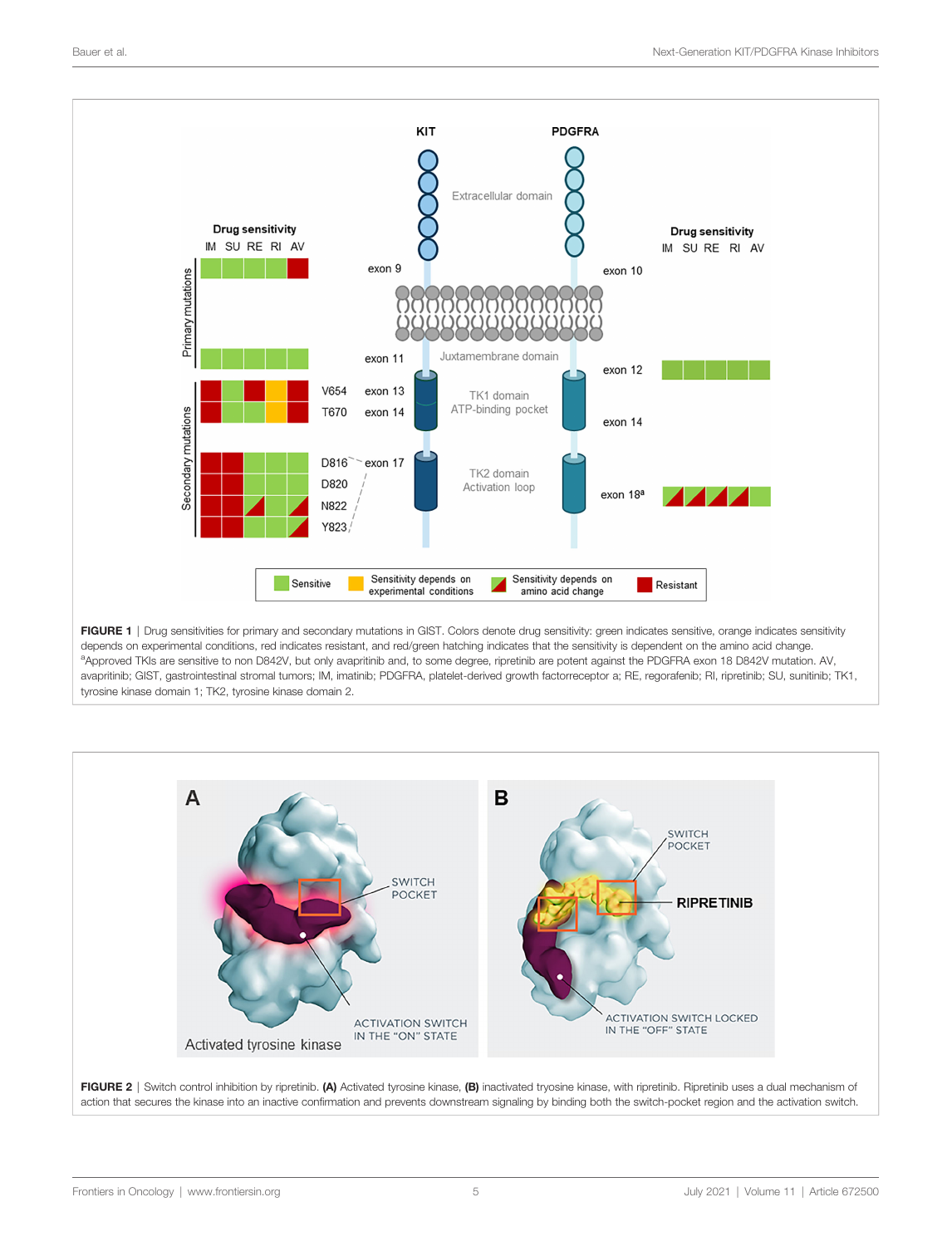inhibitor that inhibits the full spectrum of primary and secondary drug resistance mutations, including activation loop mutations previously thought to be targeted only by type I inhibitors [\(14\)](#page-8-0).

Preclinical studies of ripretinib showed significant antitumor activity in GIST and mastocytosis models, including inhibition of proliferation and induction of apoptosis [\(14](#page-8-0), [58\)](#page-9-0). In a preclinical study, ripretinib displayed a broader spectrum of inhibition and, compared with early TKIs, was a potent inhibitor of both wildtype and mutant KIT and PDGFRA kinases, including PDGFRA exon 18 D842V mutation ([14\)](#page-8-0).

The first human trial, a two-part (dose escalation and dose expansion) phase 1 study, assessed safety and tolerability of ripretinib in advanced GIST with KIT or PDGFRA mutations that had at least one prior line of therapy ([59\)](#page-9-0). No maximum tolerated dose was reached during the study, with less than 33% of patients at each dose level experiencing a dose-limiting toxicity ([59\)](#page-9-0). The recommended phase 2 dose was established at 150 mg once daily, based on preclinical pharmacology studies predicting 150 mg once daily to be an effective dose, as well as the initial pharmacokinetics analysis. Peak plasma concentration [mean  $C_{\text{max}}$  (coefficient of variation %)] following a single dose of 150 mg ripretinib on cycle 1 day 1 was determined to be 502 ng/mL (56.8%) and exposure ( $AUC_{0-24h}$ ) was 6634 ng x h/mL (59.8%) [\(59](#page-9-0)). Overall, in the phase 1 trial, ripretinib had a favorable safety profile and was generally well tolerated; the most common TEAE was alopecia (62%) [\(59](#page-9-0)). In patients on second-line treatment, the mPFS was 10.7 months; as a third-line treatment, the mPFS was 8.3 months; for fourth-line, the mPFS was 5.5 months ([59\)](#page-9-0). Among patients receiving 150 mg once daily, upon disease progression, they had the option to dose escalate to 150 mg twice daily. Dose escalation demonstrated an additional PFS clinical benefit across all treatment lines with a safety profile similar to that observed at the once-daily dose ([60\)](#page-9-0).

The efficacy of ripretinib was further evaluated in the INVICTUS study (NCT03353753), a double-blind, randomized, placebo-controlled phase 3 trial assessing ripretinib in patients with advanced GIST who had progressed on at least imatinib, sunitinib, and regorafenib ([61\)](#page-9-0). As a fourth-line or later treatment, ripretinib significantly increased mPFS over placebo (6.3 months vs 1 month, respectively; HR 0.15, 95% CI 0.09–0.25; p <0.0001) [\(61](#page-9-0)). The median OS was 15.1 months in the ripretinib group compared to 6.6 months in the placebo group. For patients in the ripretinib arm, 8 (9%) had a partial response, 56 (66%) had stable disease at 6 weeks, and 40 (47%) had stable disease at 12 weeks, compared with patients in the placebo arm, which showed 0 patients with a partial response, 9 (20%) with stable disease at 6 weeks, and 2 (5%) with stable disease at 12 weeks [\(61](#page-9-0)). Patients in the INVICTUS study also had the option to dose escalate to 150 mg twice daily. Of the 43 patients in the ripretinib arm that dose escalated, mPFS before dose escalation was 4.6 months and after escalation mPFS was 3.7 months, providing further support for the potential of dose escalation with ripretinib following disease progression ([62\)](#page-9-0). A third clinical trial—the randomized, open-label, phase 3 INTRIGUE (NCT03673501) trial—completed accrual in December 2020, comparing the safety and efficacy of ripretinib to sunitinib in

patients with advanced GIST who have progressed on imatinib ([61](#page-9-0), [63](#page-9-0)). This trial is poised to provide some important information on the efficacy of ripretinib on secondary mutations. In addition, effective salvage therapies may shift based upon the differential activity of ripretinib as compared with sunitinib, with the spectrum and distribution of resistance mutations likely differing between the 2 cohorts after treatment with ripretinib or sunitinib.

While ripretinib shows improved survival in GIST patients, even following treatment with all approved agents, and has a proposed broad-spectrum inhibition for primary and secondary mutations, patients continue to show disease progression. This disease progression may be due to yet unidentified resistance mechanisms; it has been speculated that potential resistance mechanisms in ripretinib could involve ATP-binding pocket resistance mutations ([10\)](#page-8-0). In addition, when strong KIT/ PDGFRA inhibition is achieved, emergence of KITindependent resistance mechanisms is likely to occur, potentially involving mutations of PI3K, RAS/RAF, TSC1 and 2, and NF1 [\(36\)](#page-8-0). Alternatively, not all mutations may be maximally inhibited. A recent study has suggested that ripretinib may only have modest activity against exon 13 and 14 KIT mutations in an assay performed in the presence of physiological amounts of human serum albumin and alpha1 acid glycoprotein [\(64](#page-9-0)), which may explain why the PFS in the INVICTUS study was not longer. This is in contrast to what was reported in Smith et al. [\(14](#page-8-0)), which showed strong inhibition of these mutations. However, there were methodological differences between these two studies, including the amount and type of serum protein in the assay system.

## Avapritinib (BLU285)

Avapritinib, a selective, small-molecule inhibitor of KIT and PDGFRA activation loop mutants, was approved in January 2020 by the FDA for treatment of GISTs that harbor a PDGFRA exon 18 mutation, including D842V mutations ([65\)](#page-9-0). Notably, it was the first TKI approved with efficacy for GIST with the PDGFRA D842V mutation and is more potent  $(\sim 10 \text{ fold})$  against this mutation than ripretinib ([14\)](#page-8-0). Avapritinib is a competitive ATPbinding site inhibitor; however, it was designed to specifically interact with the active conformation (type I kinase inhibitor), unlike the early type II kinase inhibitors that only bind to the inactive conformation [\(13\)](#page-8-0).

In both *in vitro* and *in vivo* preclinical testing, avapritinib demonstrated potency across a spectrum of primary and secondary mutations, including the difficult-to-treat PDGFRA D842V mutation ([13,](#page-8-0) [66](#page-9-0)). In preclinical murine models with patient-derived GIST xenografts (UZLX-GIST9KIT11+17; UZLX- $GIST3^{KIT11}GIST3^{KIT11}$ ; UZLX-GIST2B $^{KIT9}GIST2B^{KIT9}$ ), avapritinib reduced tumor volume and inhibited proliferation [\(66\)](#page-9-0).

The safety and efficacy of avapritinib was evaluated in 2 clinical trials, NAVIGATOR and VOYAGER. The NAVIGATOR trial was an open-label, 2-part, dose escalation and dose expansion phase 1 trial of patients with advanced GIST [\(67](#page-9-0)). Part 1 of the study, dose escalation, included patients with advanced GIST who were refractive to imatinib and at least one other TKI. Part 2, dose expansion, had several cohorts, including one restricted to patients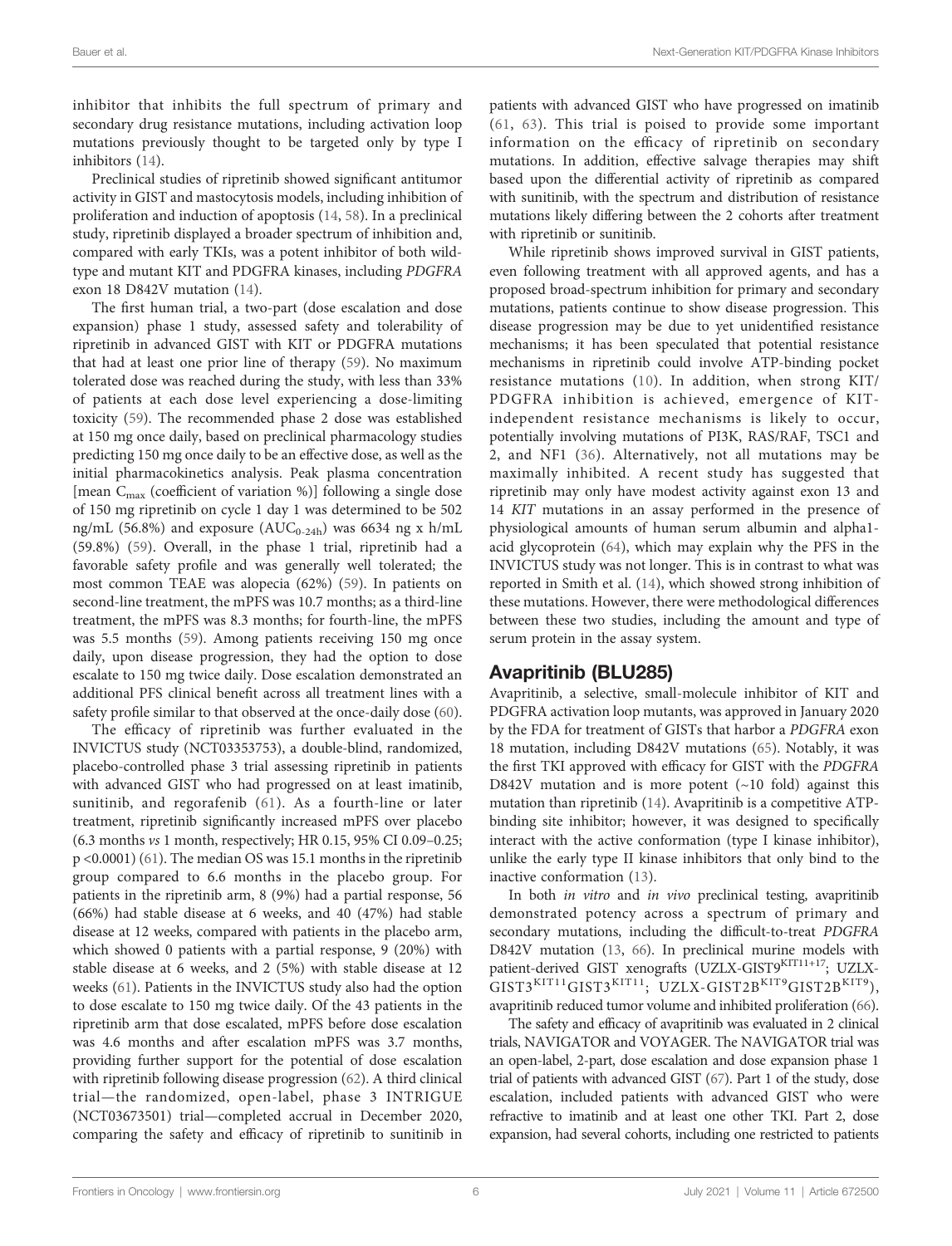with advanced GIST with the PDGFRA D842V mutation, regardless of prior therapy status ([67](#page-9-0)). Part 1 enrolled 46 patients, of whom 20 had PDGFRA D842V mutant GIST; part 2 enrolled 36 patients with PDGFRA D842V mutant GIST ([67](#page-9-0)). Overall, in the PDGFRA D842V mutant GIST population (56 patients), 5 (9%) had a complete response, 44 (79%) had a partial response, and 7 (13%) had stable disease; PFS was 81% at 12 months [\(67\)](#page-9-0). Updated results of the PDGFRA D842V mutant GIST population report an overall response rate of 91% (51/56 patients), a median PFS of 34 months, and the median OS not yet reached [\(68](#page-9-0)). In this study, avapritinib had an acceptable safety profile, with AEs typically Grade 1 or 2. Two AEs of special interest were identified: cognitive effects (40%, including memory impairment, cognitive disorder, confusional state, and encephalopathy) and intracranial bleeding (2%) [\(67\)](#page-9-0). The majority of cognitive effects were Grade 1 and led to discontinuation of treatment in 2 patients [\(67](#page-9-0)). For effective management of neurocognitive side effects greater than Grade 1, patients need immediate dose reductions or interruptions, which requires close monitoring, in order to allow long-term treatment in a GIST genotype for which no other treatment is available ([65](#page-9-0)).

Very recently, mechanisms of secondary resistance to avapritinib in PDGFRA-mutant GIST have been described ([69\)](#page-10-0). They involve compound mutations of exons 13, 14, and 15 of PDGFRA that show cross-resistance to all other drugs that inhibit PDGFRA ([69\)](#page-10-0).

The VOYAGER trial (NCT03465722) was an open-label, randomized, phase 3 trial comparing avapritinib and regorafenib in patients with metastatic GIST previously treated with imatinib and 1 or 2 other TKIs [\(70](#page-10-0)). A press release from the study sponsor indicated that the VOYAGER trial did not meet its primary endpoint of increased PFS in patients treated with avapritinib compared to regorafenib. The reported PFS with avapritinib was 4.2 months, which was not significantly different from regorafenib at 5.6 months [\(70](#page-10-0)).

# INTRA- AND INTERTUMORAL HETEROGENEITY AND CLONAL EVOLUTION COMPLICATES TREATMENT

Tumor heterogeneity is a major issue in cancer treatment because it contributes to the variable response between patients. As discussed above, exposure to imatinib exerts pressure on a tumor that can trigger the selection and expansion of clones with secondary mutations ([71\)](#page-10-0). In patients with GIST primary mutations, tumors harboring multiple secondary kinase mutations are reported in approximately 19% – 44% of patients; up to 70% of patients have GIST with ≥2 different mutations in separate metastases ([12,](#page-8-0) [41,](#page-9-0) [72,](#page-10-0) [73\)](#page-10-0). As TKIs have selective efficacy for different mutations, intra- and intertumoral heterogeneity result in mixed responses to treatment. This may explain why PFS is shorter with subsequent TKIs post-imatinib. Resistance to second-line and greater TKIs may result from pre-existing small clones or new mutations driven by selective pressure. Whole genome sequencing in TKI-resistant GIST has revealed a subset

of patients who harbor mutations in intermediates of KITdownstream signaling that are potentially involved with resistance [\(36\)](#page-8-0).

Heterogeneity can be difficult to detect and is likely underestimated, as samples cannot be taken from every tumor. Currently, tissue biopsy is the gold standard for molecular characterization ([74\)](#page-10-0); however, it provides a static picture of one part of the tumor at a single point in time and repeated sampling is not feasible for these patients [\(74](#page-10-0)). Liquid biopsy combined with sequencing techniques, such as next-generation sequencing, is an emerging technology that has the potential to address these issues. Circulating tumor-associated molecules within the blood such as circulating tumor DNA (ctDNA) and circulating tumor cells can be captured and sequenced to monitor the evolution of GIST mutations and identify those associated with drug resistance [\(74](#page-10-0)). The majority of liquid biopsy studies in GIST have assessed ctDNA (for a detailed review, see Gómez-Peregrina et al.) ([75](#page-10-0)). Patients with localized disease were less likely to have detectable ctDNA, whereas those with high-burden metastatic disease that was progressing showed the highest rate of ctDNA detection [\(76\)](#page-10-0). Overall, it is difficult to make direct comparisons between studies, as they have different methodologies. The data suggests, however, that there is potential for the utility of liquid biopsy in GIST, and there is ongoing research to optimize this utility in this patient population ([74](#page-10-0), [75\)](#page-10-0). In a recent study, next-generation sequencing of liquid biopsies of GIST from treated patients with high tumor burden confirmed that multiple resistance mutations can be simultaneously present and detected in ctDNA shed from tumors [\(77\)](#page-10-0). Secondary mutations were diverse and determined to be spatially distributed in the tumors via detailed analysis of tissue from surgical resection [\(77\)](#page-10-0). For one patient in the study, comprehensive analysis of repeated plasma samples over 53 weeks identified intratumor heterogeneity and polyclonal evolution that would not have been captured with tissue biopsy ([77\)](#page-10-0). In the INVICTUS trial, combining tumor and liquid biopsy increased the rate of detection for resistance mutations, allowing detection in 73% of patients [\(78](#page-10-0)). Plasma sequencing from these liquid biopsies revealed secondary resistance mutations in at least 1 exon in 70% of KIT/PDGFRA primary mutant GIST, and 24% of patients had 2 or more exons affected, with up to 4 exon mutations detected in 1 patient ([78\)](#page-10-0). These results highlight the heterogeneity of GIST tumors. Liquid biopsy has also been correlated with treatment response. The NAVIGATOR trial, which assessed avapritinib in patients with GIST, showed lower baseline ctDNA levels were associated with prolonged PFS ([79\)](#page-10-0). However, despite its potential, liquid biopsy is in the early stages of development for GIST and is not yet validated as a tool for clinical decisionmaking. Given the role of mutations in GIST, it is likely that the combined results from primary tumor genotyping, ctDNA, and tumor biopsies will be used in the future to guide treatment decisions for patients with TKI-resistant disease. Therefore, patients would benefit from treatment with a multidisciplinary team that routinely evaluates and uses such data in their clinical decision making.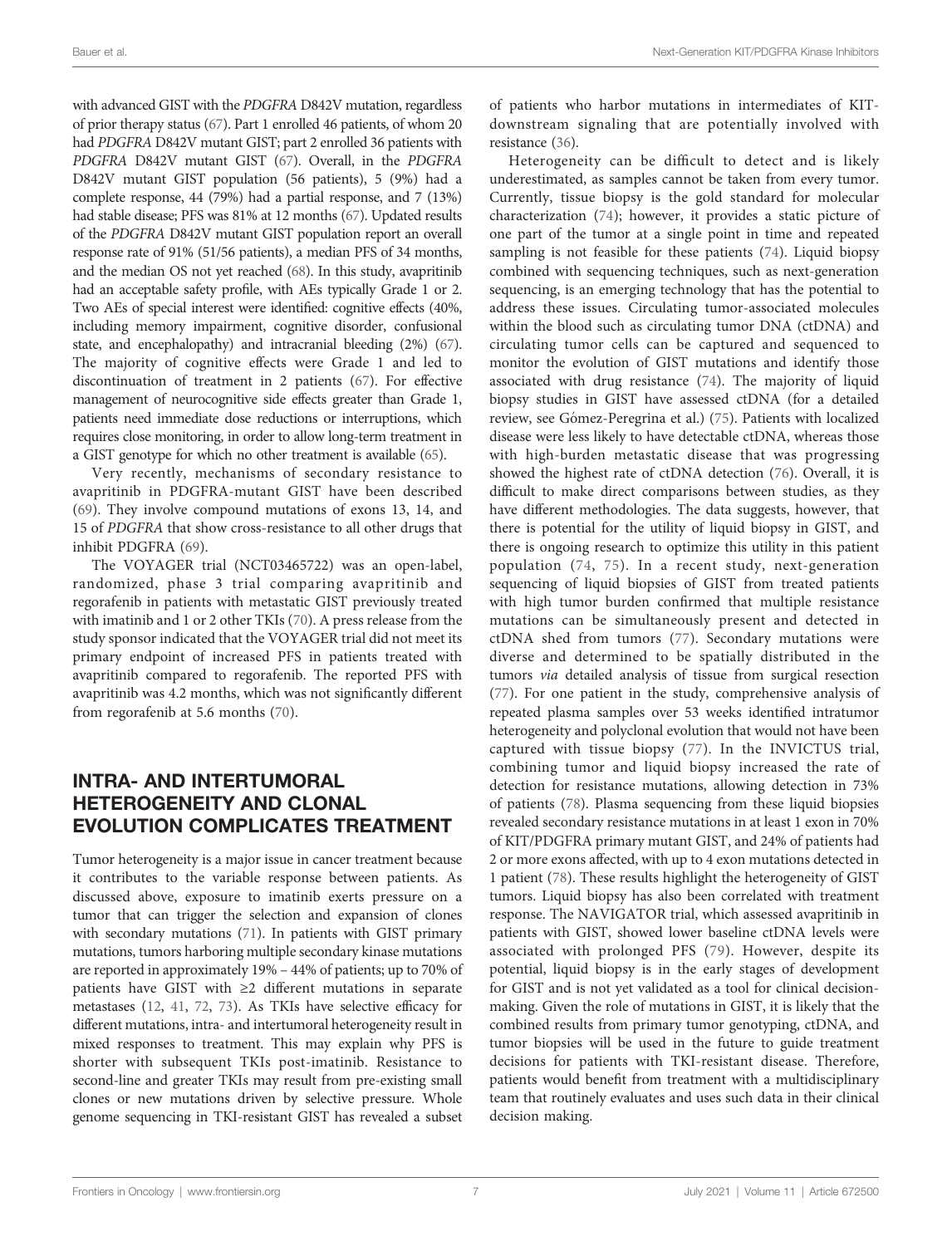|                              | Imatinib               | <b>Sunitinib</b>       | Regorafenib            | Ripretinib           | Avapritinib                                   |
|------------------------------|------------------------|------------------------|------------------------|----------------------|-----------------------------------------------|
| Indication for advanced GIST | 1st line               | 2nd line               | 3rd line               | 4th line             | PDGFRA Exon 18<br>mutant (including<br>D842V) |
| <b>MOA</b>                   | Type II <sup>a</sup>   | Type II <sup>a</sup>   | Type II <sup>a</sup>   | Type II <sup>a</sup> | Type I <sup>b</sup>                           |
|                              | Competitive ATP-       | Competitive ATP-       | Competitive ATP-       | Switch-pocket        | Competitive ATP-                              |
|                              | binding site inhibitor | binding site inhibitor | binding site inhibitor | inhibitor            | binding site inhibitor                        |
| Efficacy                     |                        |                        |                        |                      |                                               |
| mPFS (mo)                    | 18                     | 5.6                    | 4.8                    | 6.3                  | $34^\circ$                                    |
| ORR (%)                      | 50                     | $\overline{ }$         | 4.5                    | 9.4                  | 91 <sup>c</sup>                               |
|                              |                        |                        |                        |                      |                                               |

<sup>a</sup>Binds the inactive confirmation.

*bBinds the active confirmation.* 

c D842V patients only.

GIST, gastrointestinal stromal tumor; mo, months; MOA, mechanism of action; mPFS, median progression-free survival; ORR, overall response rate; PDGFRA, platelet-derived growth factor receptor a.

# SUMMARY OF ADVANCED GIST TREATMENTS AND FUTURE STEPS

KIT/PDGFRA inhibition remains the backbone of therapy for metastatic GIST due to the underlying oncogenic drivers of this disease. Despite providing significant clinical benefit, resistance and disease progression limit patient survival, with secondary KIT mutations as the major driver of resistance. In 2020, two new TKIs, avapritinib and ripretinib, were approved for advanced GIST [\(57](#page-9-0), [65](#page-9-0)). Both have unique MOAs and were designed to address known mechanisms of resistance to early TKIs. Ripretinib, as a switch-pocket inhibitor may inhibit a broader range of mutations, while avapritinib, a type 1 kinase inhibitor, clearly provides benefit for the previously treatment-resistant PDGFRA D842V mutation. Table 1 presents a summary of the key differences between the available treatments.

## Future of Advanced GIST Treatment

A major challenge in GIST treatment is polyclonal resistance, whereby a single drug is insufficient to target all resistant KIT mutations, thus resulting in tumor progression. While ripretinib has a broad spectrum of inhibition compared to early TKIs, disease progression still occurs. In an attempt to address the need for multiple TKIs to cover the heterogeneity of the tumors, clinical trials have investigated TKI treatments with rapid alternation for tumors with polyclonal secondary mutations. In the SURE study (NCT02164240), a phase 1/2, open-label trial, rapid alternation of sunitinib and regorafenib was used to treat advanced GIST that was refractory to imatinib [\(80](#page-10-0)). Sunitinib and regorafenib were chosen because of their complementary inhibition profiles for KIT mutations ([80](#page-10-0)). Patients experienced 3 days of sunitinib followed by 4 days of regorafenib ([80](#page-10-0)). Of 13 enrolled patients, 4 had stable disease, and the mPFS for all patients was 1.9 months, which is similar to rechallenge with imatinib [\(80\)](#page-10-0). All 13 patients experienced treatment-related AEs, the majority of which were Grade 1 or 2. The most common AEs were fatigue (92%), weight loss (62%), handfoot syndrome (54%), anorexia (38%), hypertension (38%), and hoarseness (38%) ([80\)](#page-10-0). Rapid alteration with other TKIs may represent a viable strategy in the future for the treatment of advanced GIST. The possibility of using the new generation TKIs

with more favorable safety profiles, like ripretinib, in such a scenario is an appealing possibility. Another combination of 2 drugs with complementary activity that showed promise is PLX9486 (a selective TKI now known as CGT9486) with sunitinib, yielding a mPFS of 12 months in the initial study report [\(81](#page-10-0)). Other future strategies to overcome polyclonal resistance using currently approved drugs may include combination treatment. For example, preliminary results of the combination of imatinib and binimetinib for first-line treatment of advanced GIST has shown promise; of 38 patients, 26 had a partial response [\(82](#page-10-0)). Additional future strategies may include more complex scheduling or brief periods of using a triple combination of anti-cancer therapies.

Additionally, other targets are in development, including heatshock protein 90 (HSP90) inhibitors. HSP90 inhibitors can induce KIT degradation and thus represent a potential therapy for GIST [\(83\)](#page-10-0). Early HSP90 inhibitors had issues with hepatotoxicity and neurological toxicities [\(83](#page-10-0)). However, newer HSP90 inhibitors such as TAS-116 are showing promise in both preclinical and clinical trials for antitumor activity and more manageable AEs with intermittent dosing [\(83](#page-10-0)–[85](#page-10-0)). Finally, reports showing adaptive and innate immune cells in the GIST tumor microenvironment also suggest immunotherapy may be a potential future treatment for GIST [\(86\)](#page-10-0). Anti-human CD117 chimeric antigen receptor T-cells were recently shown to eliminate healthy and malignant CD117 expressing hematopoietic cells ([87](#page-10-0)); these cells may have potential for malignant CD117-expressing cells in GIST as well, but more research is needed.

In conclusion, KIT and PDGFRA, as the oncogenic drivers of GIST, are still viable targets for therapy as demonstrated by the approval of ripretinib and avapritinib. Their unique MOAs have helped address some of the limitations of early TKI treatments. Despite improved outcomes, polyclonal resistance and tumor heterogeneity still lead to disease progression, and continued research to overcome these challenges is necessary.

# AUTHOR CONTRIBUTIONS

SB and MCH devised the main conceptual ideas and outline. All authors contributed to the article and approved the submitted version.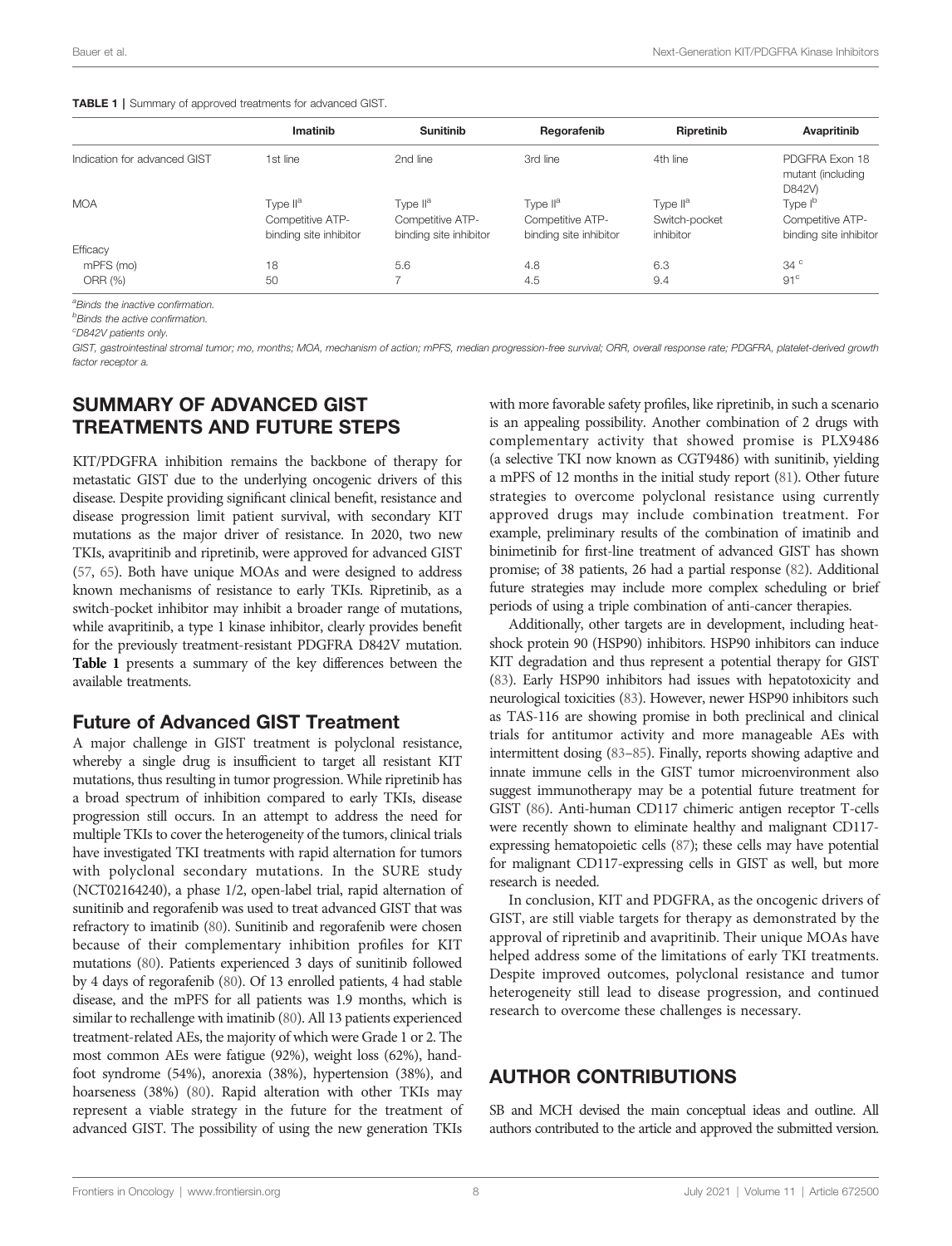# <span id="page-8-0"></span>FUNDING

The authors received no financial support for the research, authorship, and/or publication of this article. Funding for editorial support was provided by Deciphera Pharmaceuticals, LLC. Medical writing and

# **REFERENCES**

- 1. Robinson TL, Sircar K, Hewlett BR, Chorneyko K, Riddell RH, Huizinga JD. Gastrointestinal Stromal Tumors may Originate From a Subset of CD34- Positive Interstitial Cells of Cajal. Am J Pathol (2000) 156(4):1157–63. doi: [10.1016/S0002-9440\(10\)64984-X](https://doi.org/10.1016/S0002-9440(10)64984-X)
- 2. Sircar K, Hewlett BR, Huizinga JD, Chorneyko K, Berezin I, Riddell RH. Interstitial Cells of Cajal as Precursors of Gastrointestinal Stromal Tumors. Am J Surg Pathol (1999) 23(4):377–89. doi: [10.1097/00000478-199904000-00002](https://doi.org/10.1097/00000478-199904000-00002)
- 3. Soreide K, Sandvik OM, Soreide JA, Giljaca V, Jureckova A, Bulusu VR. Global Epidemiology of Gastrointestinal Stromal Tumours (GIST): A Systematic Review of Population-Based Cohort Studies. Cancer Epidemiol (2016) 40:39–46. doi: [10.1016/j.canep.2015.10.031](https://doi.org/10.1016/j.canep.2015.10.031)
- 4. Szucs Z, Thway K, Fisher C, Bulusu R, Constantinidou A, Benson C, et al. Molecular Subtypes of Gastrointestinal Stromal Tumors and Their Prognostic and Therapeutic Implications. Future Oncol (2017) 13(1):93–107. doi: [10.2217/fon-2016-0192](https://doi.org/10.2217/fon-2016-0192)
- 5. Corless CL, Schroeder A, Griffith D, Town A, McGreevey L, Harrell P, et al. PDGFRA Mutations in Gastrointestinal Stromal Tumors: Frequency, Spectrum and In Vitro Sensitivity to Imatinib. J Clin Oncol (2005) 23 (23):5357–64. doi: [10.1200/JCO.2005.14.068](https://doi.org/10.1200/JCO.2005.14.068)
- 6. Martin-Broto J, Martinez-Marin V, Serrano C, Hindi N, Lopez-Guerrero JA, Bisculoa M, et al. Gastrointestinal Stromal Tumors (GISTs): SEAP-SEOM Consensus on Pathologic and Molecular Diagnosis. Clin Transl Oncol (2017) 19(5):536–45. doi: [10.1007/s12094-016-1581-2](https://doi.org/10.1007/s12094-016-1581-2)
- 7. Hostein I, Faur N, Primois C, Boury F, Denard J, Emile JF, et al. BRAF Mutation Status in Gastrointestinal Stromal Tumors. Am J Clin Pathol (2010) 133(1):141–8. doi: [10.1309/AJCPPCKGA2QGBJ1R](https://doi.org/10.1309/AJCPPCKGA2QGBJ1R)
- 8. Belinsky MG, Rink L, von Mehren M. Succinate Dehydrogenase Deficiency in Pediatric and Adult Gastrointestinal Stromal Tumors. Front Oncol (2013) 3:117. doi: [10.3389/fonc.2013.00117](https://doi.org/10.3389/fonc.2013.00117)
- 9. George S, Heinrich MC, Zalcberg J, Bauer S, Gelderblom H, Schoffski P, et al. Safety Profile of Ripretinib, Including Impact of Alopecia and Palmar-Plantar Erythrodyesthesia Syndrome (PPES) on Patient Reported Outcomes (PROs) in ≥4th-Line Advanced Gastrointestinal Stromal Tumors (GISTs): Analyses From INVICTUS. J Clin Oncol (2020) 38(suppl):Abstract 11539. doi: [10.1200/](https://doi.org/10.1200/JCO.2020.38.15_suppl.11539) [JCO.2020.38.15\\_suppl.11539](https://doi.org/10.1200/JCO.2020.38.15_suppl.11539)
- 10. Serrano C, George S. Gastrointestinal Stromal Tumor: Challenges and Opportunities for a New Decade. Clin Cancer Res (2020) 26(19):5078–85. doi: [10.1158/1078-0432.CCR-20-1706](https://doi.org/10.1158/1078-0432.CCR-20-1706)
- 11. Li GZ, Raut CP. Targeted Therapy and Personalized Medicine in Gastrointestinal Stromal Tumors: Drug Resistance, Mechanisms, and Treatment Strategies. Onco Targets Ther (2019) 12:5123–33. doi: [10.2147/](https://doi.org/10.2147/OTT.S180763) [OTT.S180763](https://doi.org/10.2147/OTT.S180763)
- 12. Liegl B, Kepten I, Le C, Zhu M, Demetri GD, Heinrich MC, et al. Heterogeneity of Kinase Inhibitor Resistance Mechanisms in GIST. J Pathol (2008) 216(1):64–74. doi: [10.1002/path.2382](https://doi.org/10.1002/path.2382)
- 13. Evans EK, Gardino AK, Kim JL, Hodous BL, Shutes A, Davis A, et al. A Precision Therapy Against Cancers Driven by KIT/PDGFRA Mutations. Sci Transl Med (2017) 9(414):1–12. doi: [10.1126/scitranslmed.aao1690](https://doi.org/10.1126/scitranslmed.aao1690)
- 14. Smith BD, Kaufman MD, Lu WP, Gupta A, Leary CB, Wise SC, et al. Ripretinib (DCC-2618) Is a Switch Control Kinase Inhibitor of a Broad Spectrum of Oncogenic and Drug-Resistant KIT and PDGFRA Variants. Cancer Cell (2019) 35(5):738–51.e9. doi: [10.1016/j.ccell.2019.04.006](https://doi.org/10.1016/j.ccell.2019.04.006)
- 15. Klug LR, Kent JD, Heinrich MC. Structural and Clinical Consequences of Activation Loop Mutations in Class III Receptor Tyrosine Kinases. Pharmacol Ther (2018) 191:123–34. doi: [10.1016/j.pharmthera.2018.06.016](https://doi.org/10.1016/j.pharmthera.2018.06.016)
- 16. Cruse G, Metcalfe DD, Olivera A. Functional Deregulation of KIT: Link to Mast Cell Proliferative Diseases and Other Neoplasms. Immunol Allergy Clin North Am (2014) 34(2):219–37. doi: [10.1016/j.iac.2014.01.002](https://doi.org/10.1016/j.iac.2014.01.002)

editorial support were provided by Helen Rodgers, PhD, of AlphaBioCom, LLC, King of Prussia, PA, USA, and funded by Deciphera Pharmaceuticals, LLC, Waltham, MA, USA. MCH received partial salary support from Veterans Affairs Merit Review Grants (2I01BX000338-05 and 1I01BX005358).

- 17. Ding H, Yu X, Yu Y, Lao X, Hang C, Gao K, et al. Clinical Significance of the Molecular Heterogeneity of Gastrointestinal Stromal Tumors and Related Research: A Systematic Review. Oncol Rep (2020) 43(3):751–64. doi: [10.3892/](https://doi.org/10.3892/or.2020.7470) [or.2020.7470](https://doi.org/10.3892/or.2020.7470)
- 18. Corless CL, Barnett CM, Heinrich MC. Gastrointestinal Stromal Tumours: Origin and Molecular Oncology. Nat Rev Cancer (2011) 11(12):865–78. doi: [10.1038/nrc3143](https://doi.org/10.1038/nrc3143)
- 19. Rubin BP, Singer S, Tsao C, Duensing A, Lux ML, Ruiz R, et al. KIT Activation Is a Ubiquitous Feature of Gastrointestinal Stromal Tumors. Cancer Res (2001) 61(22):8118–21.
- 20. Lasota J, Miettinen M. KIT and PDGFRA Mutations in Gastrointestinal Stromal Tumors (GIST). Semin Diagn Pathol (2006) 23(2):91–102. doi: [10.1053/j.semdp.2006.08.006](https://doi.org/10.1053/j.semdp.2006.08.006)
- 21. Heinrich MC, Corless CL, Duensing A, McGreevey L, Chen CJ, Joseph N, et al. PDGFRA Activating Mutations in Gastrointestinal Stromal Tumors. Science (2003) 299(5607):708–10. doi: [10.1126/science.1079666](https://doi.org/10.1126/science.1079666)
- 22. Corless CL. Gastrointestinal Stromal Tumors: What do We Know Now? Mod Pathol (2014) 27(Suppl 1):S1–16. doi: [10.1038/modpathol.2013.173](https://doi.org/10.1038/modpathol.2013.173)
- 23. Kufareva I, Abagyan R. Type-II Kinase Inhibitor Docking, Screening, and Profiling Using Modified Structures of Active Kinase States. J Med Chem (2008) 51(24):7921–32. doi: [10.1021/jm8010299](https://doi.org/10.1021/jm8010299)
- 24. Gleevec. Prescribing Information. East Hanover, NJ: Novartis Pharmaceuticals Corporation (2020).
- 25. Stivarga. Prescribing Information. Whippany, NJ: Bayer HealthCare Pharmaceuticals Inc (2020).
- 26. Sutent. Prescribing Information. New York, NY: Pfizer Labs (2020).
- 27. Dagher R, Cohen M, Williams G, Rothmann M, Gobburu J, Robbie G, et al. Approval Summary: Imatinib Mesylate in the Treatment of Metastatic and/or Unresectable Malignant Gastrointestinal Stromal Tumors. Clin Cancer Res  $(2002)$  8(10):3034-8
- 28. Peng B, Lloyd P, Schran H. Clinical Pharmacokinetics of Imatinib. Clin Pharmacokinet (2005) 44(9):879–94. doi: [10.2165/00003088-200544090-00001](https://doi.org/10.2165/00003088-200544090-00001)
- 29. Iqbal N, Iqbal N. Imatinib: A Breakthrough of Targeted Therapy in Cancer. Chemother Res Pract (2014) 2014:357027. doi: [10.1155/2014/357027](https://doi.org/10.1155/2014/357027)
- 30. Joensuu H, Roberts PJ, Sarlomo-Rikala M, Andersson LC, Tervahartiala P, Tuveson D, et al. Effect of the Tyrosine Kinase Inhibitor STI571 in a Patient With a Metastatic Gastrointestinal Stromal Tumor. N Engl J Med (2001) 344 (14):1052–6. doi: [10.1056/NEJM200104053441404](https://doi.org/10.1056/NEJM200104053441404)
- 31. van Oosterom AT, Judson I, Verweij J, Stroobants S, Donato di Paola E, Dimitrijevic S, et al. Safety and Efficacy of Imatinib (STI571) in Metastatic Gastrointestinal Stromal Tumours: A Phase I Study. Lancet (2001) 358 (9291):1421–3. doi: [10.1016/S0140-6736\(01\)06535-7](https://doi.org/10.1016/S0140-6736(01)06535-7)
- 32. Demetri GD, von Mehren M, Blanke CD, Van den Abbeele AD, Eisenberg B, Roberts PJ, et al. Efficacy and Safety of Imatinib Mesylate in Advanced Gastrointestinal Stromal Tumors. N Engl J Med (2002) 347(7):472–80. doi: [10.1056/NEJMoa020461](https://doi.org/10.1056/NEJMoa020461)
- 33. Verweij J, Casali PG, Zalcberg J, LeCesne A, Reichardt P, Blay JY, et al. Progression-Free Survival in Gastrointestinal Stromal Tumours With High-Dose Imatinib: Randomised Trial. Lancet (2004) 364(9440):1127–34. doi: [10.1016/S0140-6736\(04\)17098-0](https://doi.org/10.1016/S0140-6736(04)17098-0)
- 34. Blanke CD, Rankin C, Demetri GD, Ryan CW, von Mehren M, Benjamin RS, et al. Phase III Randomized, Intergroup Trial Assessing Imatinib Mesylate at Two Dose Levels in Patients With Unresectable or Metastatic Gastrointestinal Stromal Tumors Expressing the Kit Receptor Tyrosine Kinase: S0033. J Clin Oncol (2008) 26(4):626–32. doi: [10.1200/JCO.2007.13.4452](https://doi.org/10.1200/JCO.2007.13.4452)
- 35. Gramza AW, Corless CL, Heinrich MC. Resistance to Tyrosine Kinase Inhibitors in Gastrointestinal Stromal Tumors. Clin Cancer Res (2009) 15 (24):7510–8. doi: [10.1158/1078-0432.CCR-09-0190](https://doi.org/10.1158/1078-0432.CCR-09-0190)
- 36. Muhlenberg T, Ketzer J, Heinrich MC, Grunewald S, Marino-Enriquez A, Trautmann M, et al. KIT-Dependent and KIT-Independent Genomic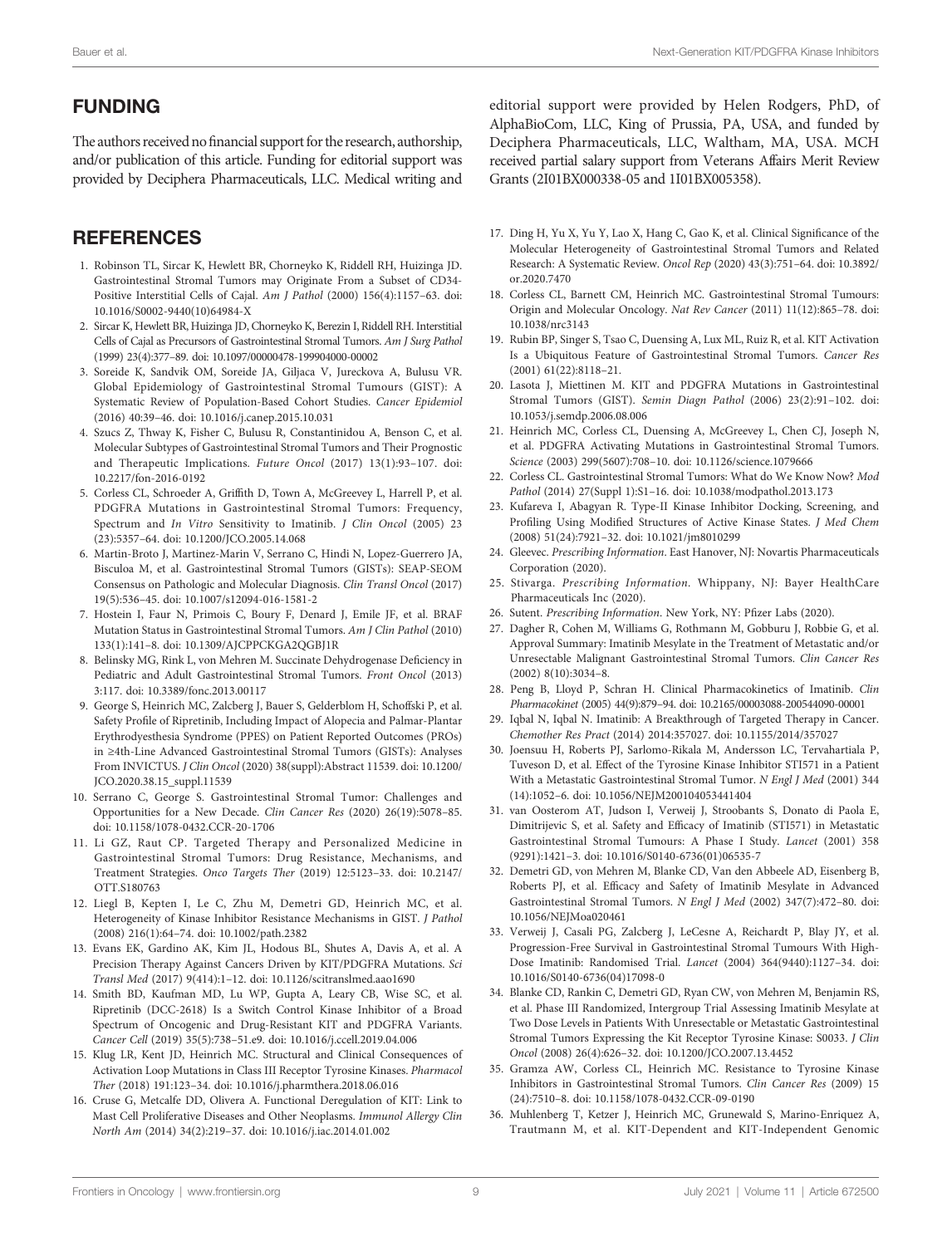<span id="page-9-0"></span>Heterogeneity of Resistance in Gastrointestinal Stromal Tumors - TORC1/2 Inhibition as Salvage Strategy. Mol Cancer Ther (2019) 18(11):1985–96. doi: [10.1158/1535-7163.MCT-18-1224](https://doi.org/10.1158/1535-7163.MCT-18-1224)

- 37. Heinrich MC, Corless CL, Demetri GD, Blanke CD, von Mehren M, Joensuu H, et al. Kinase Mutations and Imatinib Response in Patients With Metastatic Gastrointestinal Stromal Tumor. J Clin Oncol (2003) 21(23):4342–9. doi: [10.1200/JCO.2003.04.190](https://doi.org/10.1200/JCO.2003.04.190)
- 38. Debiec-Rychter M, Sciot R, Le Cesne A, Schlemmer M, Hohenberger P, van Oosterom AT, et al. KIT Mutations and Dose Selection for Imatinib in Patients With Advanced Gastrointestinal Stromal Tumours. Eur J Cancer (2006) 42(8):1093–103. doi: [10.1016/j.ejca.2006.01.030](https://doi.org/10.1016/j.ejca.2006.01.030)
- 39. Napolitano A, Vincenzi B. Secondary KIT Mutations: The GIST of Drug Resistance and Sensitivity. Br J Cancer (2019) 120(6):577–8. doi: [10.1038/](https://doi.org/10.1038/s41416-019-0388-7) [s41416-019-0388-7](https://doi.org/10.1038/s41416-019-0388-7)
- 40. Antonescu CR, Besmer P, Guo T, Arkun K, Hom G, Koryotowski B, et al. Acquired Resistance to Imatinib in Gastrointestinal Stromal Tumor Occurs Through Secondary Gene Mutation. Clin Cancer Res (2005) 11(11):4182–90. doi: [10.1158/1078-0432.CCR-04-2245](https://doi.org/10.1158/1078-0432.CCR-04-2245)
- 41. Heinrich MC, Corless CL, Blanke CD, Demetri GD, Joensuu H, Roberts PJ, et al. Molecular Correlates of Imatinib Resistance in Gastrointestinal Stromal Tumors. J Clin Oncol (2006) 24(29):4764–74. doi: [10.1200/JCO.2006.06.2265](https://doi.org/10.1200/JCO.2006.06.2265)
- 42. Abrams TJ, Lee LB, Murray LJ, Pryer NK, Cherrington JM. SU11248 Inhibits KIT and Platelet-Derived Growth Factor Receptor Beta in Preclinical Models of Human Small Cell Lung Cancer. Mol Cancer Ther (2003) 2(5):471–8.
- 43. Christensen JG. A Preclinical Review of Sunitinib, a Multitargeted Receptor Tyrosine Kinase Inhibitor With Anti-Angiogenic and Antitumour Activities. Ann Oncol (2007) 18(Suppl 10):x3–10. doi: [10.1093/annonc/](https://doi.org/10.1093/annonc/mdm408) [mdm408](https://doi.org/10.1093/annonc/mdm408)
- 44. Mendel DB, Laird AD, Xin X, Louie SG, Christensen JG, Li G, et al. In Vivo Antitumor Activity of SU11248, a Novel Tyrosine Kinase Inhibitor Targeting Vascular Endothelial Growth Factor and Platelet-Derived Growth Factor Receptors: Determination of a Pharmacokinetic/Pharmacodynamic Relationship. Clin Cancer Res (2003) 9(1):327–37.
- 45. O'Farrell AM, Foran JM, Fiedler W, Serve H, Paquette RL, Cooper MA, et al. An Innovative Phase I Clinical Study Demonstrates Inhibition of FLT3 Phosphorylation by SU11248 in Acute Myeloid Leukemia Patients. Clin Cancer Res (2003) 9(15):5465–76.
- 46. Demetri GD, Heinrich MC, Fletcher JA, Fletcher CD, Van den Abbeele AD, Corless CL, et al. Molecular Target Modulation, Imaging, and Clinical Evaluation of Gastrointestinal Stromal Tumor Patients Treated With Sunitinib Malate After Imatinib Failure. Clin Cancer Res (2009) 15 (18):5902–9. doi: [10.1158/1078-0432.CCR-09-0482](https://doi.org/10.1158/1078-0432.CCR-09-0482)
- 47. Demetri GD, van Oosterom AT, Garrett CR, Blackstein ME, Shah MH, Verweij J, et al. Efficacy and Safety of Sunitinib in Patients With Advanced Gastrointestinal Stromal Tumour After Failure of Imatinib: A Randomised Controlled Trial. Lancet (2006) 368(9544):1329–38. doi: [10.1016/S0140-6736](https://doi.org/10.1016/S0140-6736(06)69446-4) [\(06\)69446-4](https://doi.org/10.1016/S0140-6736(06)69446-4)
- 48. Reichardt P, Demetri GD, Gelderblom H, Rutkowski P, Im SA, Gupta S, et al. Correlation of KIT and PDGFRA Mutational Status With Clinical Benefit in Patients With Gastrointestinal Stromal Tumor Treated With Sunitinib in a Worldwide Treatment-Use Trial. BMC Cancer (2016) 16:22. doi: [10.1186/](https://doi.org/10.1186/s12885-016-2051-5) [s12885-016-2051-5](https://doi.org/10.1186/s12885-016-2051-5)
- 49. Heinrich MC, Maki RG, Corless CL, Antonescu CR, Harlow A, Griffith D, et al. Primary and Secondary Kinase Genotypes Correlate With the Biological and Clinical Activity of Sunitinib in Imatinib-Resistant Gastrointestinal Stromal Tumor. J Clin Oncol (2008) 26(33):5352–9. doi: [10.1200/](https://doi.org/10.1200/JCO.2007.15.7461) [JCO.2007.15.7461](https://doi.org/10.1200/JCO.2007.15.7461)
- 50. Garner AP, Gozgit JM, Anjum R, Vodala S, Schrock A, Zhou T, et al. Ponatinib Inhibits Polyclonal Drug-Resistant KIT Oncoproteins and Shows Therapeutic Potential in Heavily Pretreated Gastrointestinal Stromal Tumor (GIST) Patients. Clin Cancer Res (2014) 20(22):5745–55. doi: [10.1158/1078-](https://doi.org/10.1158/1078-0432.CCR-14-1397) [0432.CCR-14-1397](https://doi.org/10.1158/1078-0432.CCR-14-1397)
- 51. Zopf D, Heinig R, Thierauch K, Hirth-dietrich C, Hafner F, Christensen O, et al. Regorafenib (BAY 73-4506): Preclinical Pharmacology and Clinical Identification and Quantification of its Major Metabolites. Cancer Res (2010) 70:abstract 1666. doi: [10.1158/1538-7445.AM10-1666](https://doi.org/10.1158/1538-7445.AM10-1666)
- 52. Wilhelm SM, Dumas J, Adnane L, Lynch M, Carter CA, Schutz G, et al. Regorafenib (BAY 73-4506): A New Oral Multikinase Inhibitor of Angiogenic,

Stromal and Oncogenic Receptor Tyrosine Kinases With Potent Preclinical Antitumor Activity. Int J Cancer (2011) 129(1):245–55. doi: [10.1002/ijc.25864](https://doi.org/10.1002/ijc.25864)

- 53. George S, Wang Q, Heinrich MC, Corless CL, Zhu M, Butrynski JE, et al. Efficacy and Safety of Regorafenib in Patients With Metastatic and/or Unresectable GI Stromal Tumor After Failure of Imatinib and Sunitinib: A Multicenter Phase II Trial. J Clin Oncol (2012) 30(19):2401–7. doi: [10.1200/](https://doi.org/10.1200/JCO.2011.39.9394) [JCO.2011.39.9394](https://doi.org/10.1200/JCO.2011.39.9394)
- 54. Demetri GD, Reichardt P, Kang YK, Blay JY, Rutkowski P, Gelderblom H, et al. Efficacy and Safety of Regorafenib for Advanced Gastrointestinal Stromal Tumours After Failure of Imatinib and Sunitinib (GRID): An International, Multicentre, Randomised, Placebo-Controlled, Phase 3 Trial. Lancet (2013) 381(9863):295–302. doi: [10.1016/S0140-6736\(12\)61857-1](https://doi.org/10.1016/S0140-6736(12)61857-1)
- 55. Yeh CN, Chen MH, Chen YY, Yang CY, Yen CC, Tzen CY, et al. A Phase II Trial of Regorafenib in Patients With Metastatic and/or a Unresectable Gastrointestinal Stromal Tumor Harboring Secondary Mutations of Exon 17. Oncotarget (2017) 8(27):44121–30. doi: [10.18632/oncotarget.17310](https://doi.org/10.18632/oncotarget.17310)
- 56. Serrano C, Marino-Enriquez A, Tao DL, Ketzer J, Eilers G, Zhu M, et al. Complementary Activity of Tyrosine Kinase Inhibitors Against Secondary Kit Mutations in Imatinib-Resistant Gastrointestinal Stromal Tumours. Br J Cancer (2019) 120(6):612–20. doi: [10.1038/s41416-019-0389-6](https://doi.org/10.1038/s41416-019-0389-6)
- 57. Qinlock. Prescribing Information. Waltham, MA: Deciphera Pharmaceuticals, LLC (2020).
- 58. Schneeweiss M, Peter B, Bibi S, Eisenwort G, Smiljkovic D, Blatt K, et al. The KIT and PDGFRA Switch-Control Inhibitor DCC-2618 Blocks Growth and Survival of Multiple Neoplastic Cell Types in Advanced Mastocytosis. Haematologica (2018) 103(5):799–809. doi: [10.3324/haematol.2017.179895](https://doi.org/10.3324/haematol.2017.179895)
- 59. Janku F, Abdul Razak AR, Chi P, Heinrich MC, von Mehren M, Jones RL, et al. Switch Control Inhibition of KIT and PDGFRA in Patients With Advanced Gastrointestinal Stromal Tumor: A Phase I Study of Ripretinib. J Clin Oncol (2020) 38:3294–303. doi: [10.1200/JCO.20.00522](https://doi.org/10.1200/JCO.20.00522)
- 60. Janku F, Chi P, Heinrich MC, von Mehren M, Jones RL, Ganjoo K, et al. Ripretinib Intra-Patient Dose Escalation (IPDE) Following Disease Progression Provides Clinically Meaningful Progression-Free Survival (PFS) in Gastrointestinal Stromal Tumor (GIST) in Phase I Study. Ann Oncol (2020) 31:S974–S5. doi: [10.1016/j.annonc.2020.08.1849](https://doi.org/10.1016/j.annonc.2020.08.1849)
- 61. Blay JY, Serrano C, Heinrich MC, Zalcberg J, Bauer S, Gelderblom H, et al. Ripretinib in Patients With Advanced Gastrointestinal Stromal Tumours (INVICTUS): A Double-Blind, Randomised, Placebo-Controlled, Phase 3 Trial. Lancet Oncol (2020) 21(7):923–34. doi: [10.1016/S1470-2045\(20\)30168-6](https://doi.org/10.1016/S1470-2045(20)30168-6)
- 62. Zalcberg J, Heinrich MC, George S, Bauer S, Schoffski P, Serrano C, et al. (2021). Intra-Patient Dose Escalation of Ripretinib After Disease Progression in Patients With Advanced Gastrointestinal Stromal Tumor: Analyses From the Phase 3 INVICTUS Study Presented at the American Society of Clinical Oncology annual meeting.
- 63. Deciphera Pharmaceuticals, LLC. Deciphera Pharmaceuticals Completes Target Enrollment in the INTRIGUE Phase 3 Clinical Study of QINLOCK® (Ripretinib) in Patients With Second-Line Gastrointestinal Stromal Tumor (2020). Available at: [https://investors.deciphera.com/news-releases/news-release-details/](https://investors.deciphera.com/news-releases/news-release-details/deciphera-pharmaceuticals-completes-target-enrollment-intrigue) [deciphera-pharmaceuticals-completes-target-enrollment-intrigue](https://investors.deciphera.com/news-releases/news-release-details/deciphera-pharmaceuticals-completes-target-enrollment-intrigue).
- 64. Rivera V, Huang W-S, Lu M, Pritchard J, Dalgarno DC, Shakespeare W. Preclinical Characterization of THE-630, a Next-Generation Inhibitor for KIT-Mutant Gastrointestinal Stromal Tumors (GIST). Presented at the American Association for Cancer Research (AACR). (2021).
- 65. Ayvakit. Prescribing Information. Cambridge, MA: Blueprint Medicines Corporation (2020).
- 66. Gebreyohannes YK, Wozniak A, Zhai ME, Wellens J, Cornillie J, Vanleeuw U, et al. Robust Activity of Avapritinib, Potent and Highly Selective Inhibitor of Mutated KITIn Patient-Derived Xenograft Models of Gastrointestinal Stromal Tumors. Clin Cancer Res (2019) 25(2):609–18. doi: [10.1158/1078-0432.CCR-18-1858](https://doi.org/10.1158/1078-0432.CCR-18-1858)
- 67. Heinrich MC, Jones RL, von Mehren M, Schoffski P, Serrano C, Kang YK, et al. Avapritinib in Advanced PDGFRA D842V-Mutant Gastrointestinal Stromal Tumour (NAVIGATOR): A Multicentre, Open-Label, Phase 1 Trial. Lancet Oncol (2020) 21(7):935–46. doi: [10.1016/S1470-2045\(20\)30269-2](https://doi.org/10.1016/S1470-2045(20)30269-2)
- 68. Jones RL, Serrano C, von Mehren M, George S, Heinrich MC, Kang YK, et al. Avapritinib in Unresectable or Metastatic PDGFRA D842V-Mutant Gastrointestinal Stromal Tumours: Long-Term Efficacy and Safety Data From the NAVIGATOR Phase I Trial. Eur J Cancer (2021) 145:132–42. doi: [10.1016/j.ejca.2020.12.008](https://doi.org/10.1016/j.ejca.2020.12.008)